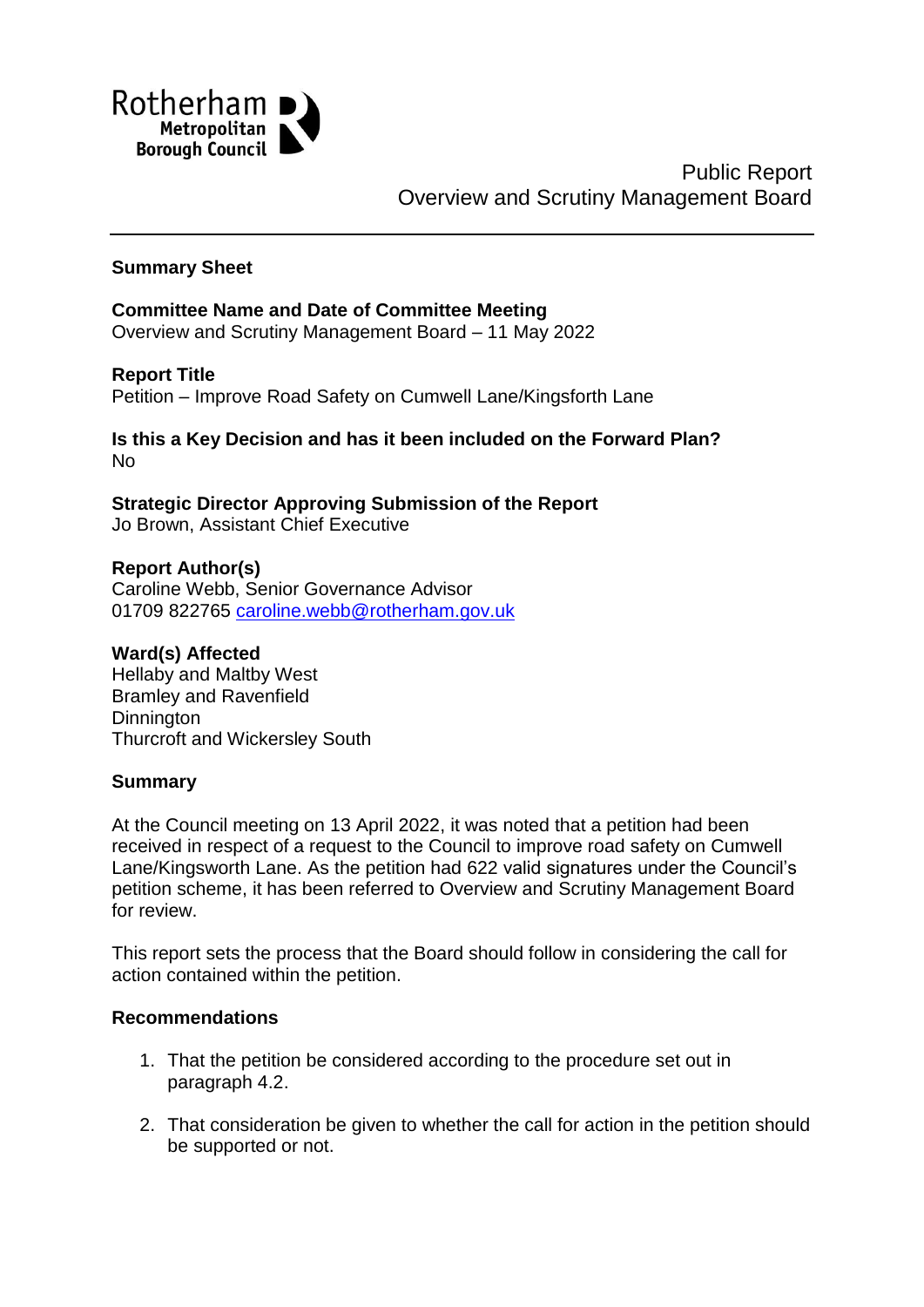3. That the Chair of Overview and Scrutiny Management Board report back to Council on the outcome of deliberations on the petition.

### **List of Appendices Included**

Appendix 1 Petition Front Sheet

**Background Papers** Minutes of Council – 13 April 2022

**Consideration by any other Council Committee, Scrutiny or Advisory Panel** No

**Council Approval Required** No

**Exempt from the Press and Public** No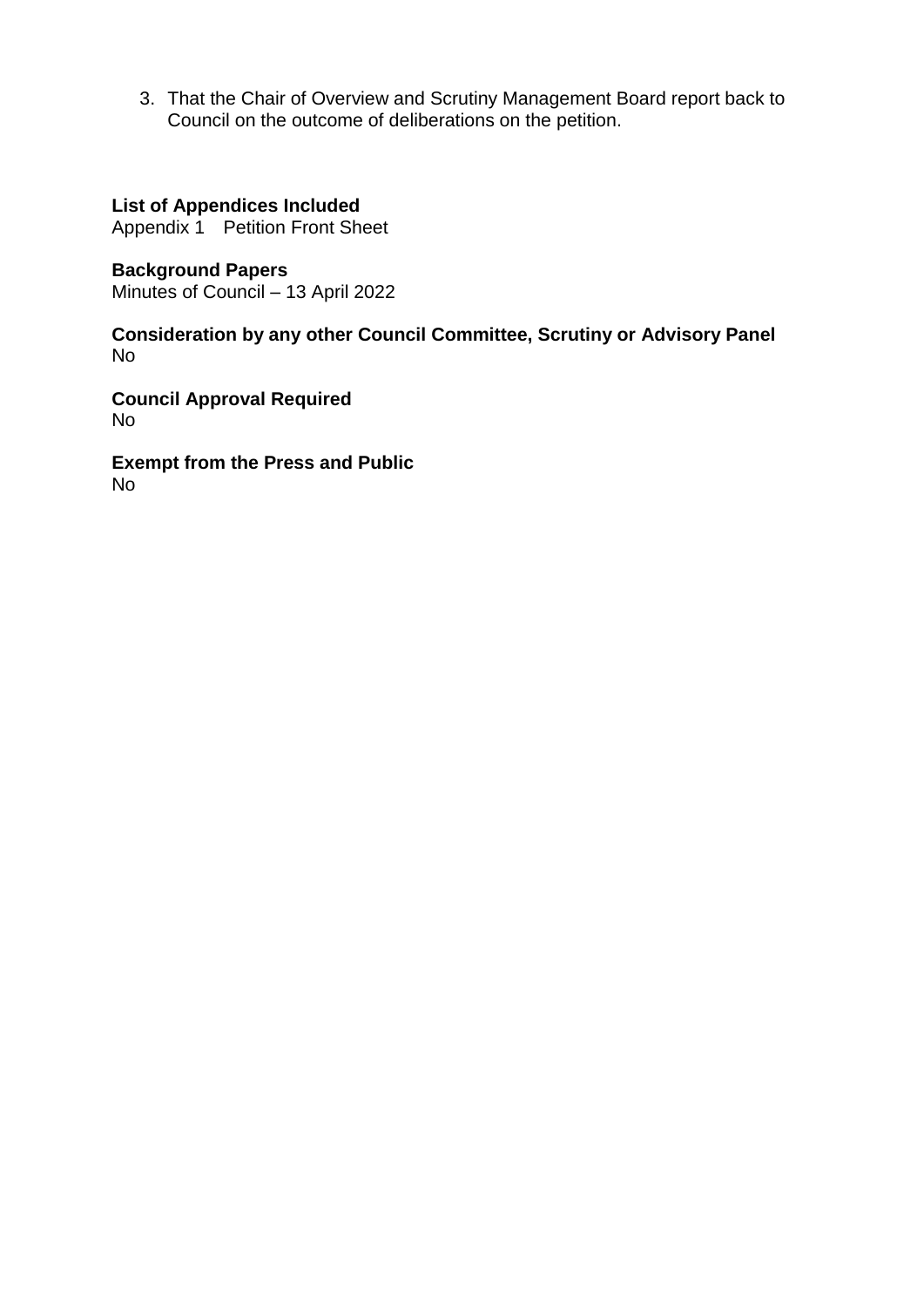# **Petition – Improve road safety on Cumwell Lane/Kingsworth Lane**

### **1. Recommendations**

- 1.1 That the petition be considered according to the procedure set out in paragraph 4.2.
- 1.2 That consideration be given to whether the call for action in the petition should be supported or not.
- 1.3 That the Chair of Overview and Scrutiny Management Board report back to Council on the outcome of deliberations on the petition.

### **2. Background**

2.1 At the Council meeting held on 13 April 2022, a petition to request the Council to improve road safety on Cumwell Lane/Kingsworth Lane was formally received. The petition contained 622 valid signatures (revised) under the Council's Petition Scheme and was accordingly referred to the Overview and Scrutiny Management Board for review. The 'front sheet' of the petition is enclosed as Appendix 1 to this report.

### **3. Key Issues**

- 3.1 The petition requests that the Council to improve road safety on Cumwell Lane/Kingsworth Lane.
- 3.2 The text of the petition is as follows:

*"We the undersigned ask RMBC Highways to take significant action such as making the road much slower, installation of barriers and resurfacing the road to ensure the potential for further loss of life is minimised. For a long time individuals have been complaining regarding the state of the road conditions on Kingsforth Lane/Cumwell Lane Thurcroft at the exit to the landfill site. Lorries*  exit the site on a daily basis and deposit sludge and muck over the road leaving *a sludgy coating on the asphalt. With many twists turns and dips this contributes to the hazard of driving the road. Yes some will say drive within your limits but the surface represents black ice and can catch out the most experienced driver. Unfortunately lives have been lost and irrespective of individual complaints being made very little sustainable action seems to have been taken. A road sweeper constantly going up and down the road only seems to spread the problem.*

*We understand that drivers not driving to the conditions of the road cannot be catered for but 99% of people using the road are experiencing hazardous driving conditions when driving within their limits for the road.*

*ACTION needs taking now by RMBC Highways to address the root cause and to ensure the chance of further accidents and lives lost is reduced.*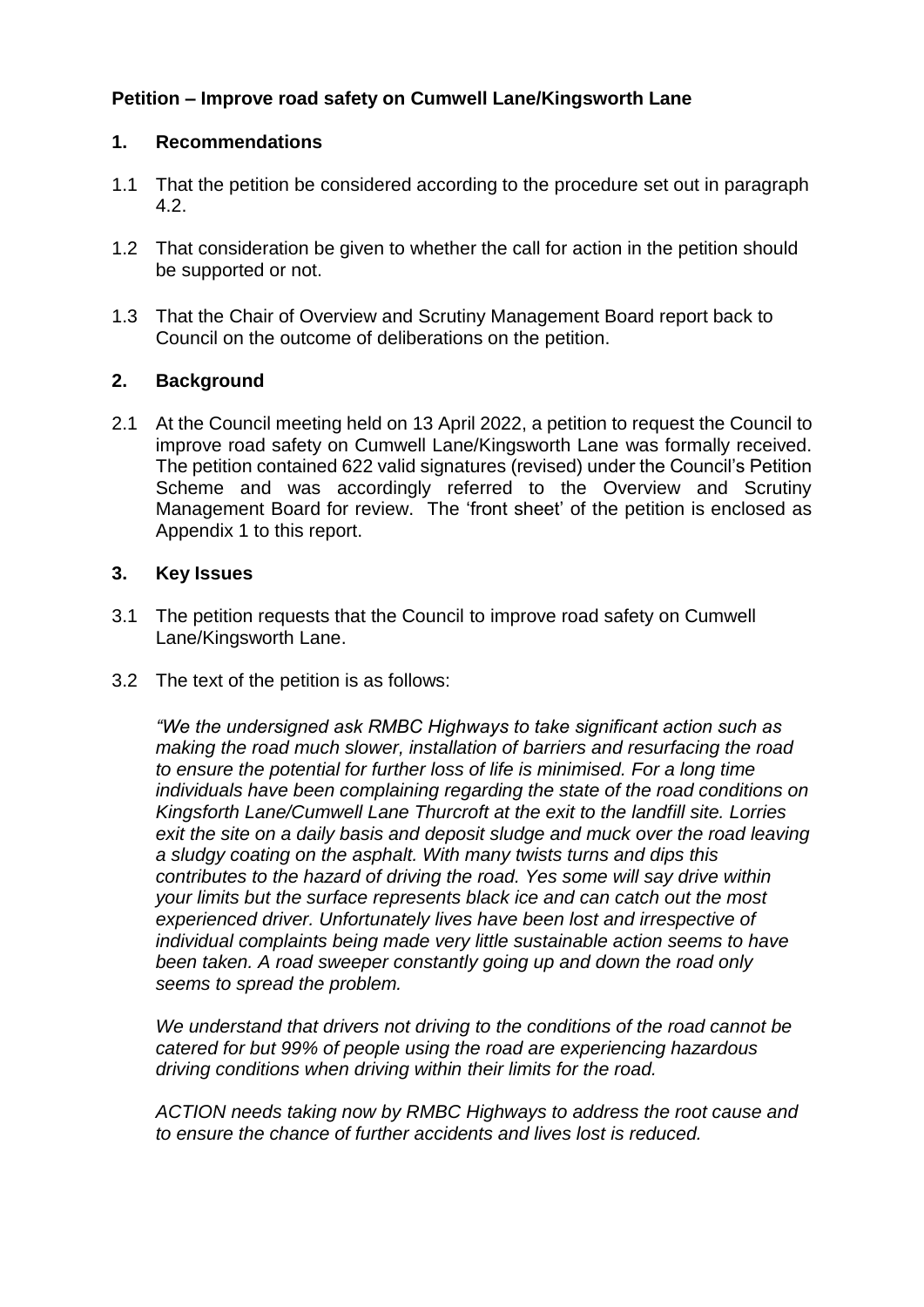*Increased signage, substantial cleaning on site before lorries exit, street lighting, speed bumps or dare I say reduced speed limit and cameras. All relatively cheap measures compared to the loss of human life."*

- 3.3 The Council has referred the petition to the Overview and Scrutiny Management Board to review
- 3.4 The lead petitioner has been invited to attend the Board and may make verbal representations for up to five minutes. The Board then has the opportunity to seek further information from the lead petitioner through questions.

### **4. Options considered and recommended proposal**

- 4.1 A petition is a call for action and the role of the Overview and Scrutiny Management Board in reviewing the petition is to ensure that consideration is given to that call for action and to review any associated decision-making processes. In this particular case, the Board should consider the merits of the case made by the petitioners and determine whether recommendations should be made to give effect to the call for action.
- 4.2 In considering the petition, the following procedure, subject to the Chair's discretion, will be followed in accordance with the Council's Petition Scheme:
	- 1. The Chair will welcome attendees to the meeting and explain the procedure that will be followed at the meeting.
	- 2. The Lead Petitioner will have the opportunity to present the call for action in the petition for a period of up to five minutes.
	- 3. Members may ask questions of the Lead Petitioner in respect of the presentation for a period of up to fifteen minutes.
	- 4. The relevant Cabinet Member and/or officers will present the background to the issue and respond to the issues raised in the petition and the statement by the Lead Petitioner.
	- 5. The Lead Petitioner may put questions to the Cabinet Member and/or officers for the purposes of clarification for a period of up to five minutes.
	- 6. Members may ask questions of the Cabinet Member and/or officers.
	- 7. Following the conclusion of questions, Members may debate the merits of the petition and the Council's position.
	- 8. The Chair will invite Members to propose a recommendation(s) on petition, which will either support or reject the petition. In recommending either, the Board may make further recommendations to Council or Cabinet on any lessons learned from the petition or decision-making process.
- 4.3 At the conclusion of the discussion, the Chair will advise the Lead Petitioner that formal notification of the Board's recommendation will be provided in writing within ten working days and published on the Council's website as part of the minutes of the meeting.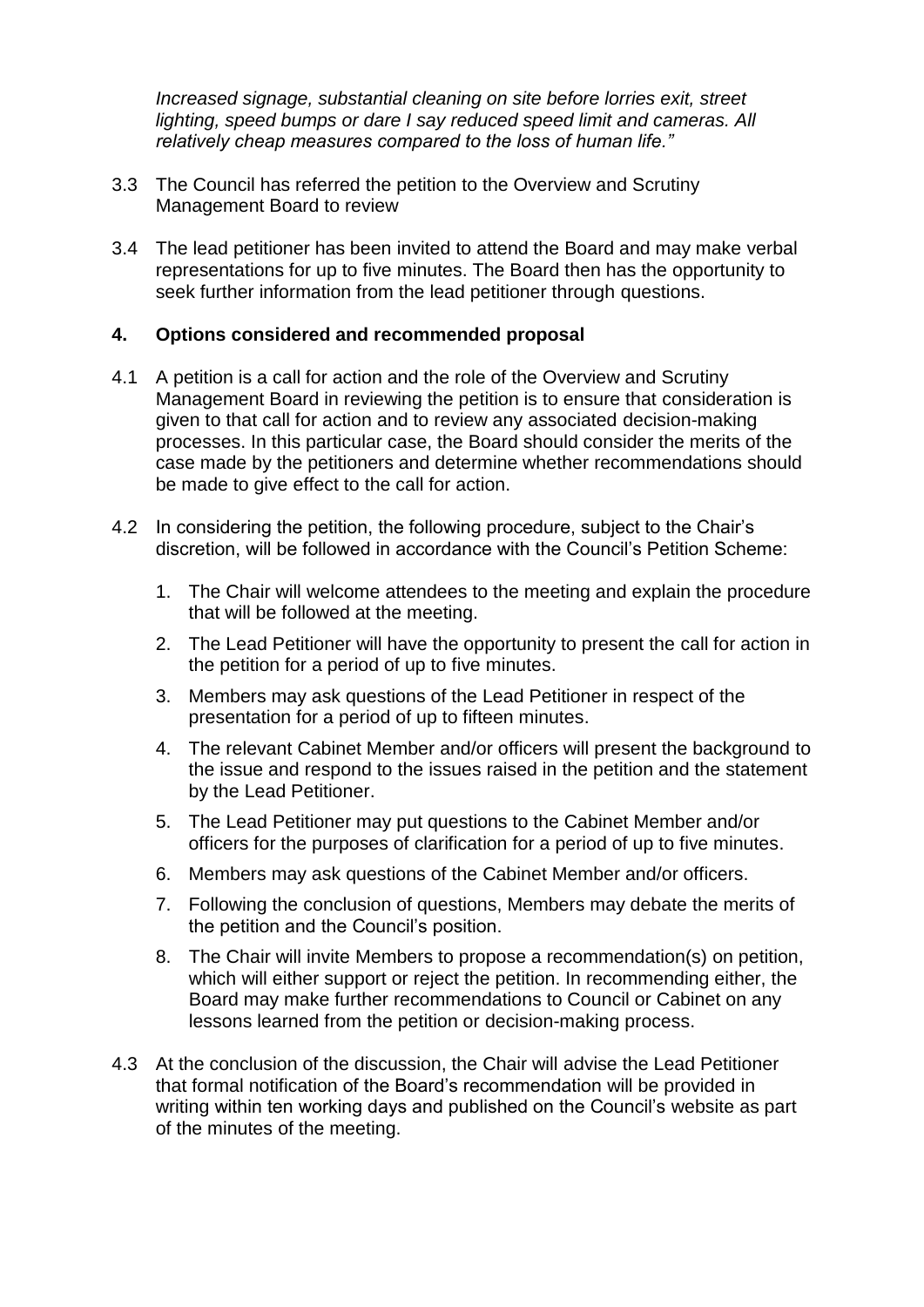# **5. Timetable and Accountability for Implementing this Decision**

- 5.1 Overview and Scrutiny Management Board is responsible for considering the request to review the petition and communicating the outcome of the review within ten working days to the lead petitioner.
- 5.2 If Members determine that the request is valid and requires further investigation, then Overview and Scrutiny Management Board will provide direction on whether it requires further consideration by an officer, the Cabinet or whether the response should be considered by the Council. The petition scheme does not provide a timescale for this to be completed, but where consideration is required by either Cabinet or Council this will be listed on the agenda for the next available meeting.
- 5.3 No further will action will be required if Overview and Scrutiny Management Board do not support the petition.

## **6. Financial and Procurement Implications**

6.1 If the Overview and Scrutiny Management Board were minded to agree with the call for action in the petition and make a recommendation to the Cabinet in respect of improving road safety on Cumwell Lane/Kingsforth Lane, analysis of financial implications would be reported to the decision maker prior to any final determination.

## **7. Legal Implications**

7.1 There are no legal implications directly associated with this report.

## **8. Human Resources Implications**

8.1 There are no human resources implications arising from this report.

## **9. Implications for Children and Young People and Vulnerable Adults**

9.1 In considering the petition, Members should seek assurances that the implications for children and young people and vulnerable adults have been addressed.

## **10. Equalities and Human Rights Implications**

10.1 Members should be mindful of equalities when considering the call for action within the petition. Section 149 of the Equality Act 2010 in particular imposes an obligation on Members to have due regard to protecting and promoting the welfare and interests of persons who share a relevant protected characteristic (such as: age; disability; gender reassignment; marriage and civil partnership; pregnancy and maternity; race; religion or belief; sex and sexual orientation).